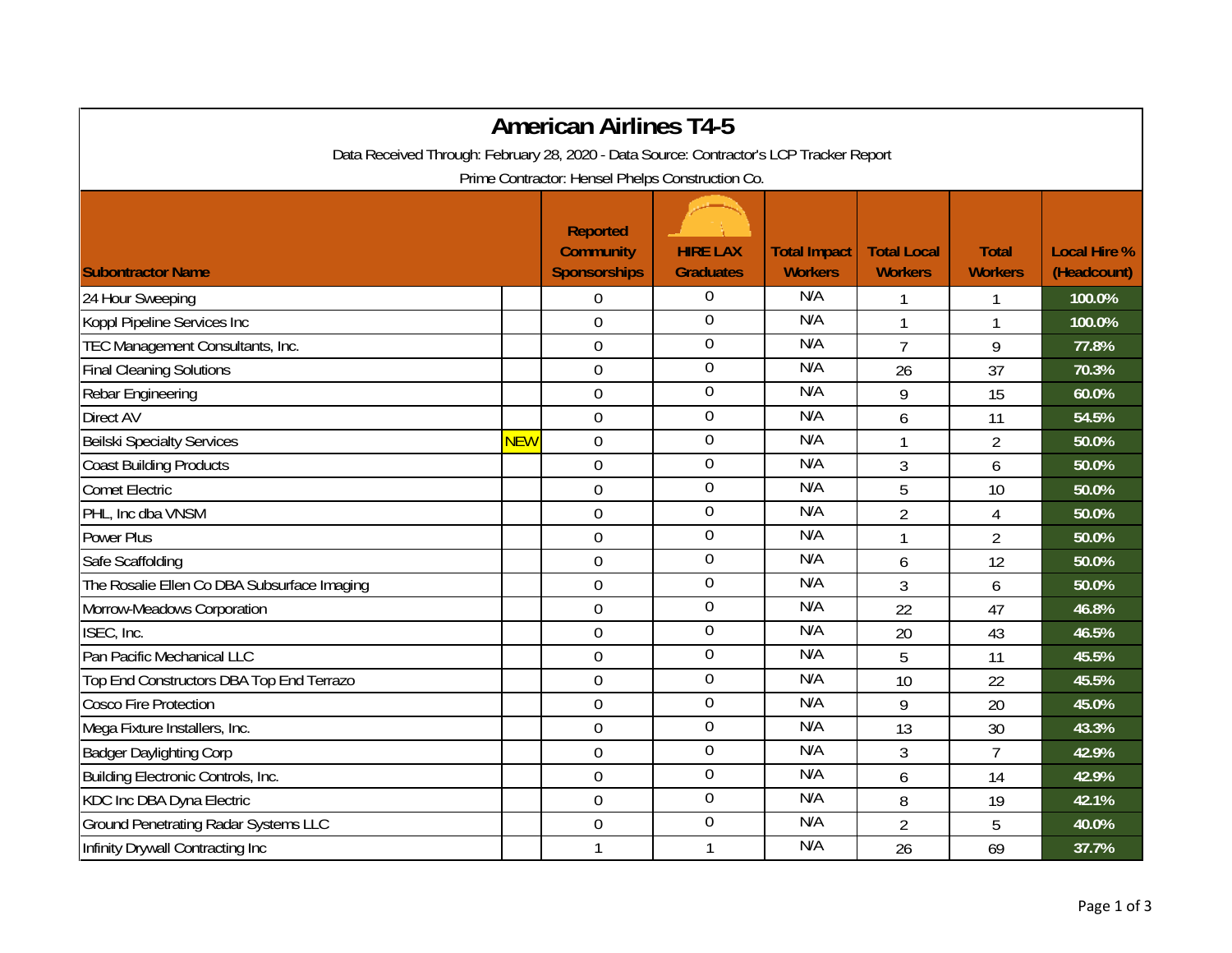| <b>American Airlines T4-5</b>                                                           |                                                            |                                     |                                       |                                      |                                |                                    |  |  |
|-----------------------------------------------------------------------------------------|------------------------------------------------------------|-------------------------------------|---------------------------------------|--------------------------------------|--------------------------------|------------------------------------|--|--|
| Data Received Through: February 28, 2020 - Data Source: Contractor's LCP Tracker Report |                                                            |                                     |                                       |                                      |                                |                                    |  |  |
| Prime Contractor: Hensel Phelps Construction Co.                                        |                                                            |                                     |                                       |                                      |                                |                                    |  |  |
| <b>Subontractor Name</b>                                                                | <b>Reported</b><br><b>Community</b><br><b>Sponsorships</b> | <b>HIRE LAX</b><br><b>Graduates</b> | <b>Total Impact</b><br><b>Workers</b> | <b>Total Local</b><br><b>Workers</b> | <b>Total</b><br><b>Workers</b> | <b>Local Hire %</b><br>(Headcount) |  |  |
| CSI Electrical Contractors, Inc.                                                        | $\boldsymbol{0}$                                           | 0                                   | N/A                                   | 6                                    | 16                             | 37.5%                              |  |  |
| Masonry Concepts, Inc.                                                                  | $\mathbf 0$                                                | $\mathbf 0$                         | N/A                                   | 4                                    | 11                             | 36.4%                              |  |  |
| Murray Company                                                                          | $\mathbf 0$                                                | $\boldsymbol{0}$                    | N/A                                   | 16                                   | 47                             | 34.0%                              |  |  |
| <b>Hensel Phelps Construction-AA</b>                                                    | $\boldsymbol{0}$                                           | $\boldsymbol{0}$                    | N/A                                   | 20                                   | 59                             | 33.9%                              |  |  |
| Matrix Environmental                                                                    | $\boldsymbol{0}$                                           | $\boldsymbol{0}$                    | N/A                                   | 23                                   | 68                             | 33.8%                              |  |  |
| Assa Abloy Entrance Systems US Inc                                                      | $\overline{0}$                                             | $\boldsymbol{0}$                    | N/A                                   | $\mathbf{1}$                         | 3                              | 33.3%                              |  |  |
| <b>Concrete Coring Company</b>                                                          | $\boldsymbol{0}$                                           | $\boldsymbol{0}$                    | N/A                                   | 4                                    | 12                             | 33.3%                              |  |  |
| Cupertino Electric, Inc.                                                                | $\boldsymbol{0}$                                           | $\boldsymbol{0}$                    | N/A                                   | 19                                   | 57                             | 33.3%                              |  |  |
| Paulhus Milwork Installation                                                            | $\overline{0}$                                             | $\overline{0}$                      | N/A                                   | $\overline{2}$                       | 6                              | 33.3%                              |  |  |
| Psomas                                                                                  | $\mathbf 0$                                                | $\boldsymbol{0}$                    | N/A                                   | $\overline{2}$                       | 6                              | 33.3%                              |  |  |
| <b>Environmental Construction Group (ECG)</b>                                           | $\overline{0}$                                             | $\boldsymbol{0}$                    | N/A                                   | 20                                   | 66                             | 30.3%                              |  |  |
| Washington Iron Works                                                                   | $\overline{0}$                                             | $\boldsymbol{0}$                    | N/A                                   | 11                                   | 38                             | 28.9%                              |  |  |
| Premier Tile & Marble                                                                   | $\mathbf 0$                                                | $\boldsymbol{0}$                    | N/A                                   | 10                                   | 35                             | 28.6%                              |  |  |
| <b>Best Contracting Services</b>                                                        | $\mathbf 0$                                                | $\boldsymbol{0}$                    | N/A                                   | $\overline{7}$                       | 25                             | 28.0%                              |  |  |
| Corradini Corp                                                                          | $\boldsymbol{0}$                                           | $\boldsymbol{0}$                    | N/A                                   | 5                                    | 18                             | 27.8%                              |  |  |
| Performance Contracting, Inc.                                                           | $\overline{0}$                                             | $\mathbf 0$                         | N/A                                   | 35                                   | 130                            | 26.9%                              |  |  |
| <b>SASCO</b>                                                                            | $\boldsymbol{0}$                                           | $\mathbf 0$                         | N/A                                   | 8                                    | 31                             | 25.8%                              |  |  |
| Siemens Industry, Inc.                                                                  | $\mathbf 0$                                                | $\mathbf 0$                         | N/A                                   |                                      | $\overline{4}$                 | 25.0%                              |  |  |
| Signature Flooring, Inc.                                                                | $\overline{0}$                                             | $\boldsymbol{0}$                    | N/A                                   | 6                                    | 24                             | 25.0%                              |  |  |
| <b>Sterndahl Enterprises</b>                                                            | $\boldsymbol{0}$                                           | $\overline{0}$                      | N/A                                   | 5                                    | 24                             | 20.8%                              |  |  |
| Condon Jonson & Associates                                                              | $\boldsymbol{0}$                                           | $\boldsymbol{0}$                    | N/A                                   | 8                                    | 39                             | 20.5%                              |  |  |
| <b>Ethos Energy Field Services LLC</b>                                                  | $\overline{2}$                                             | $\overline{2}$                      | N/A                                   | 10                                   | 50                             | 20.0%                              |  |  |
| Gonsalves & Santucci Inc DBA Conco Pumping                                              | $\mathbf 0$                                                | $\boldsymbol{0}$                    | N/A                                   | $\overline{2}$                       | 11                             | 18.2%                              |  |  |
| Johnson & Turner Painting Co, Inc.                                                      | $\mathbf 0$                                                | $\overline{0}$                      | N/A                                   | $\overline{2}$                       | 11                             | 18.2%                              |  |  |
| Harwood Construction, Inc.                                                              | $\mathbf 0$                                                | $\boldsymbol{0}$                    | N/A                                   |                                      | 6                              | 16.7%                              |  |  |